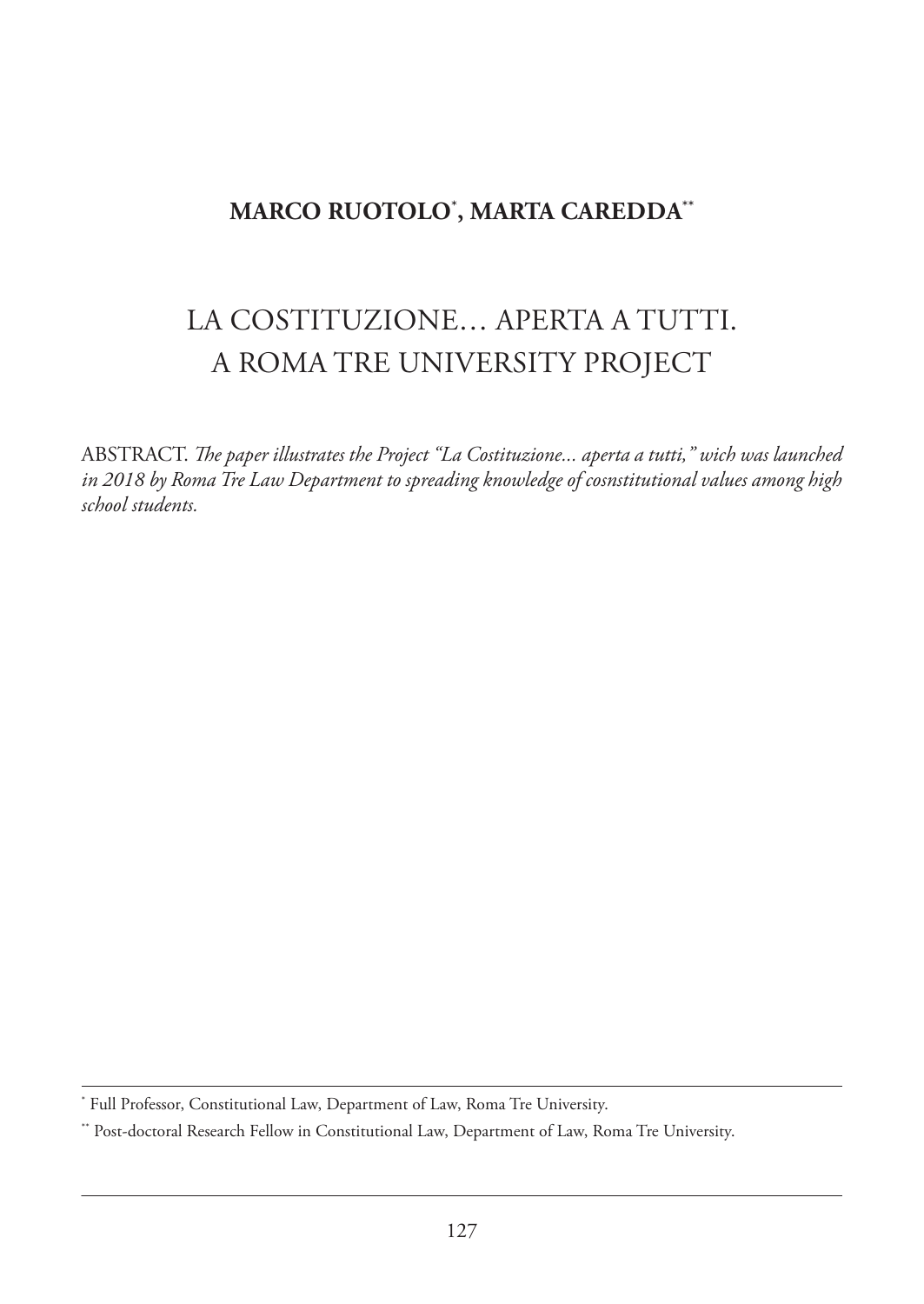In few lines, we illustrate the new relevant activities carried out by the Law Department within the scope of the University "Third Mission." These initiatives witness the interrelation between the University and the civil society: they go along with the University's traditional activities such as research and teaching.

The University of Roma Tre is indeed committed to several projects with which it establishes relationships with schools, associations, theatres, prisons and other entities within either the society and the territory, where the University is located and delivers its main educational purpose.

*La Costituzione… aperta a tutti* (*The Constitution… open to everybody*) represents University's commitment to spreading knowledge of constitutional values among high school students. The Law Department is carrying out the aforementioned Project for the third consecutive year, always improving it, because it has been very successful: several schools have applied to join, being able to use university teachers for directing young students in the fundamental bases of Italian constitutional culture, which is important to acquire at school, both for those who will then attend university courses and for those who will not.

The Project was launched in 2018 by prof. Marco Ruotolo, full professor of Constitutional Law of the Department of Law. Later, due to the Project's growth, Marta Caredda was named as coordinator and the Law Department Administrative Office also provided support.

We decided to start by listening to lessons from great and well-known professors of Constitutional Law: they addressed the meaning of the fundamental Charter's keywords and they explained their importance to the school students. Bearing in mind that the hope for greater diffusion of constitutional culture is aimed specifically at targeting students of the last years of high school, we continued with in-depth analyses and debates on the relevance of the Constitution with younger Constitutional Law teachers. Such a double track approach has a clear scope. On the one hand, we think it is important that the reflection on constitutional principles takes place both through lectures – valuable and authoritative – and through comparisons, debates, work to be done in class on the issues addressed. On the other hand, the involvement of younger law scholars undoubtedly allows to reduce the generational gap between teachers and students, with a formula that fosters the active participation of boys and girls,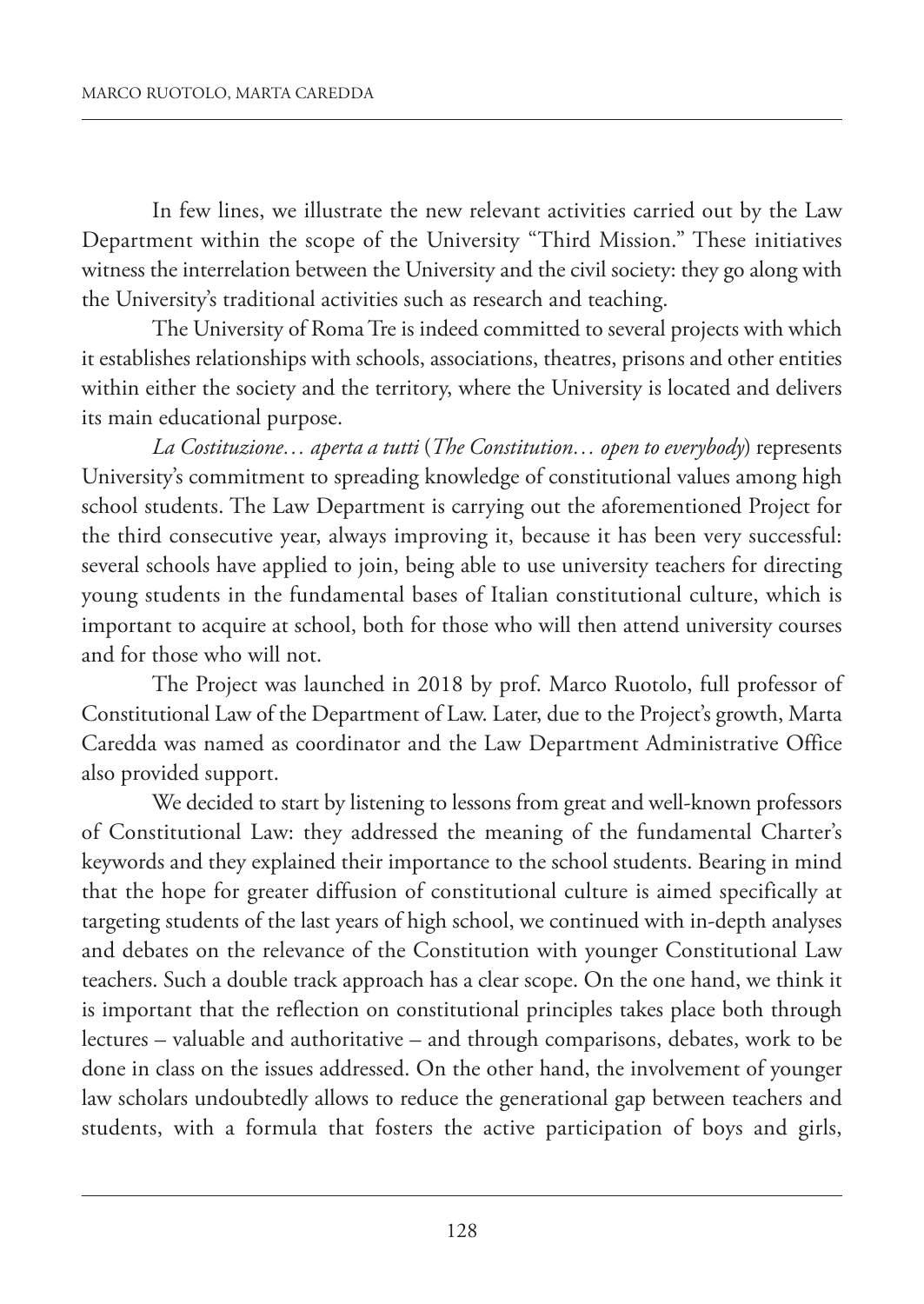encouraging the assimilation of particularly complex legal concepts. In the meetings with younger researchers, in fact, students' questions are generally more frequent and the interventions characterized by greater spontaneity.

In October 2018, we arranged the first three lectures held by Law Masters in the Roma Tre Aula Magna, inviting the schools of Rome that were interested in participating: Prof. Luigi Ferrajoli held a lecture about the keyword "Legality;" Prof. Giovanni Maria Flick addressed the keyword "Memory" and Prof. Marta Cartabia dealt with the keyword "Respect." More than three hundred students from middle schools were present.

Later, we invited high school students to participate in seminars held by young constitutional scholars, in order to encourage debates. In fact, these seminars are not only about the meaning of key concepts of the Constitution, but also reflect on the current value of those concepts and how they can be part of everyone's daily life. Andrea Giubilei addressed the concepts of "Freedom and Responsibility;" Marta Caredda dealt with the theme "Solidarity and Health;" Caterina Tomba gave a talk about the relationship between "Freedom and Equality."

The University of Roma Tre continued with a greater commitment and openness to society: our senior university students, along with young teachers, conducted study meetings on the Constitution by visiting high schools' classrooms. In this way, a direct confrontation with the new generations was further encouraged, also through the narration of personal experiences of social participation and defence of legality (for example: being elected as a representative of university politics; doing activities with no profit associations).

The success of the first edition of the Project gave the enthusiasm to go ahead with the second cycle of lessons dedicated to high school students. <sup>1</sup> In December 2019, we invited two established professors of Constitutional Law and over five hundred

 $1$ <sup>1</sup> The schools involved in the first Project's edition – also thanks to the collaboration, in the initial stages, with the Assessor for person, school and solidarity community of the city of Rome – were Liceo classico Anco Marzio, I.M.S. Margherita di Savoia, I.I.S. Einaudi, Istituto cinematografico R. Rossellini, Liceo Keplero e Plinio Seniore, Istituto W.A. Mozart, I.C. Nino Rota, I.C. Via P. Semeria, I.C. Giovanni Falcone, I.C. Angelica Balabanoff and I.C. Via Casal Bianco.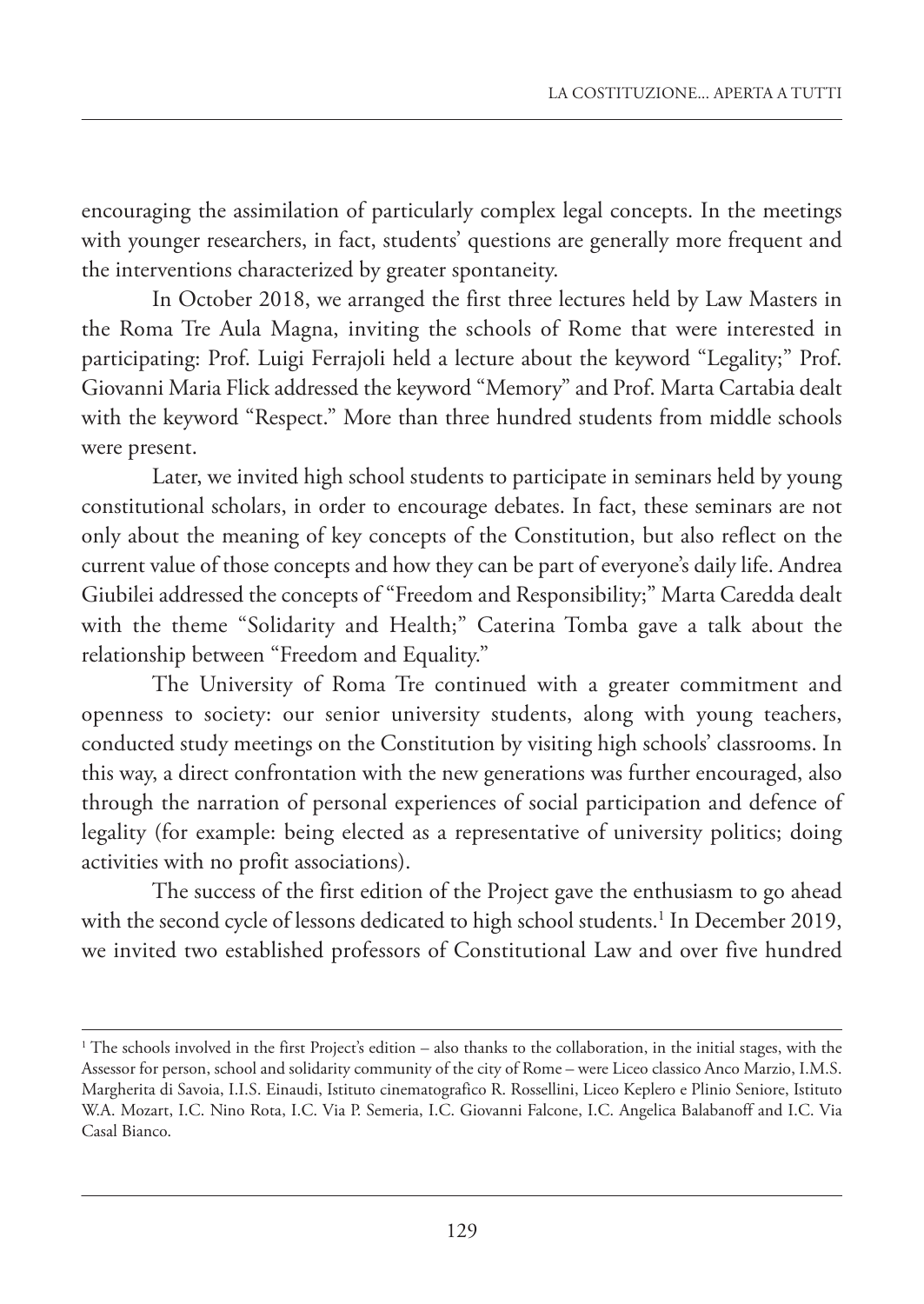children from Roman schools to the University: Prof. Lorenza Carlassare held a lecture on the word "Culture" and Prof. Valerio Onida on the word "Representation." Shortly after these two lectures from the "Masters," the Covid-19 epidemic led to an interruption of our activities. However, through the distance learning mode, we were able to carry out a seminar on "Right of asylum and legal status of the foreigners" held by Simone Barbareschi.

We are ready for the third cycle of lessons. In the last month several schools applied to participate: we have planned many new lectures and seminars, adapting the Project to the needs of the current situation. We will provide the equipment for distance learning, thanks to the collaboration of the Einaudi Institute of Rome, a high school involved in the Project from the very beginning. Lectures will be followed in streaming and also recorded on a specific digital platform, so as to be seen even on a deferred basis by the largest possible number of interested students. 2

At the end of January 2021, three lectures are scheduled to start the third edition: we want the students to reflect on "Justice," with Prof. Giorgio Costantino; on the meaning of "Freedom," with Justice Giacomo Ebner; on "Honesty," with Prof. Bernardo Mattarella. Each Monday of next February, March and April, we will do classes, along with young constitutional law researchers from the Department of Law of Roma Tre University, to look into a word or a concept of the Constitution. Among the insights that will be carried out, there will be "Europe," "Environmental Protection," "Labour" and "Democracy."

The lectures and seminars held on the occasion of the first cycle of lessons on the Constitution were collected in the book *La Costituzione… aperta a tutti* published by Roma Tre-Press in 2019. This contribution can be freely downloaded by anyone, as a study material for students and teaching aid for school teachers.

In Italy, Civic Education was no longer taught in schools; it has been only recently decided to reinsert it in the high school curricula. Therefore, the Law Department of the University of Roma Tre wants to offer help and contribute with

<sup>2</sup> For the third edition, 30 schools and over five hundred students are involved in the Project *La Costituzione… aperta a tutti*.